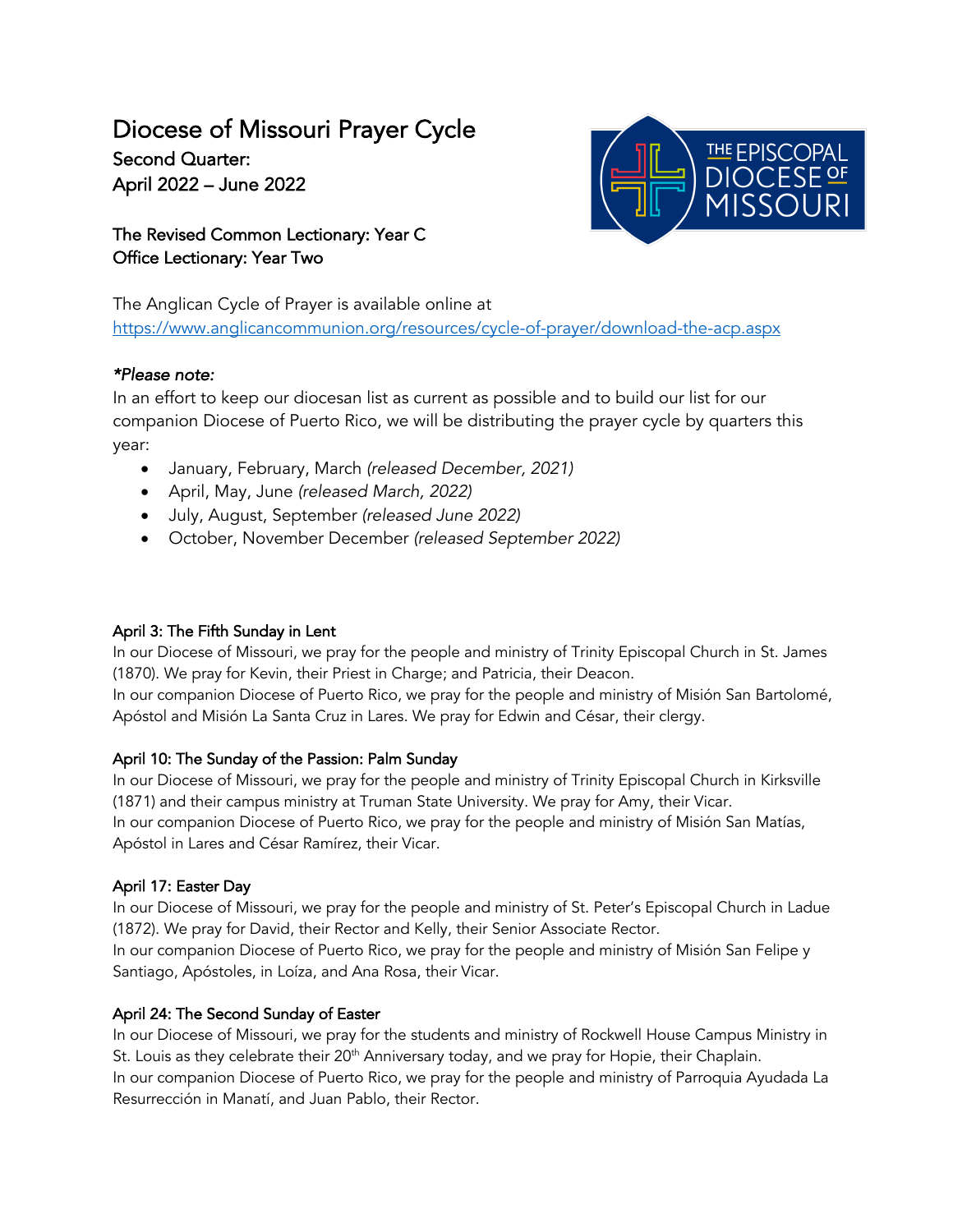#### May 1: The Third Sunday in Easter

In our Diocese of Missouri, we pray for the all the people serving in and served by our Jubilee Ministries, including the Diocesan Task Force on Hunger. We pray for Barbi, our Jubilee Missioner, and Jane, the Task Force Chair.

In our companion Diocese of Puerto Rico, we pray for the people and ministry of Misión La Epifania in Maricao, and Edwin, their Vicar.

## May 8: The Fourth Sunday in Easter

In our Diocese of Missouri, we pray for the people and ministry of Christ Episcopal Church in Cape Girardeau (1876), and Annette, their Regional Missioner.

In our companion Diocese of Puerto Rico, we pray for the people and ministry of Misión La Transiguración in Maricao, and David, their Vicar.

## May 15: The Fifth Sunday in Easter

In our Diocese of Missouri, we pray for the people and ministry of Christ Episcopal Church in Rolla (1877). We pray for Mary, their Rector; and Schelly, their Deacon.

In our companion Diocese of Puerto Rico, we pray for the people and ministry of Parroquia San Andrés, Apóstol, in Mayagüez, and Luis, their Rector.

#### May 22: The Sixth Sunday in Easter

In our Diocese of Missouri, we pray for the people and ministry of St. Stephen's Episcopal Church in Ferguson (1886), and Erika, their Priest in Charge.

In our companion Diocese of Puerto Rico, we pray for the people and ministry of Parroquia Ayudada La Ascensión in Morovis, and Francísco, their Rector.

#### May 29: The Seventh Sunday of Easter

In our Diocese of Missouri, we pray for the people and ministry of St. Mark's Episcopal Church in Portland (1891).

In our companion Diocese of Puerto Rico, we pray for the people and ministry of Misión San Mateo, Apóstol, in Peñuelas, and Juan Carlos, their Vicar.

#### June 5: Day of Pentecost – Whitsunday

In our Diocese of Missouri, we pray for the people and ministry of St. Thomas Deaf Episcopal Church in Crestwood (1891), and Emily, their Vicar.

In our companion Diocese of Puerto Rico, we pray for the people and ministry of Misión Adscrita Príncipe de Paz, in Ponce, and Angela, their Deacon in Charge.

# June12: The First Sunday After Pentecost – Trinity Sunday

In our Diocese of Missouri, we pray for the people and ministry of Holy Cross Episcopal Church in Poplar Bluff (1902), and Annette, their Regional Missioner.

In our companion Diocese of Puerto Rico, we pray for the people and ministry of Misión San Miguel Arcángel in Ponce, and José, their Vicar.